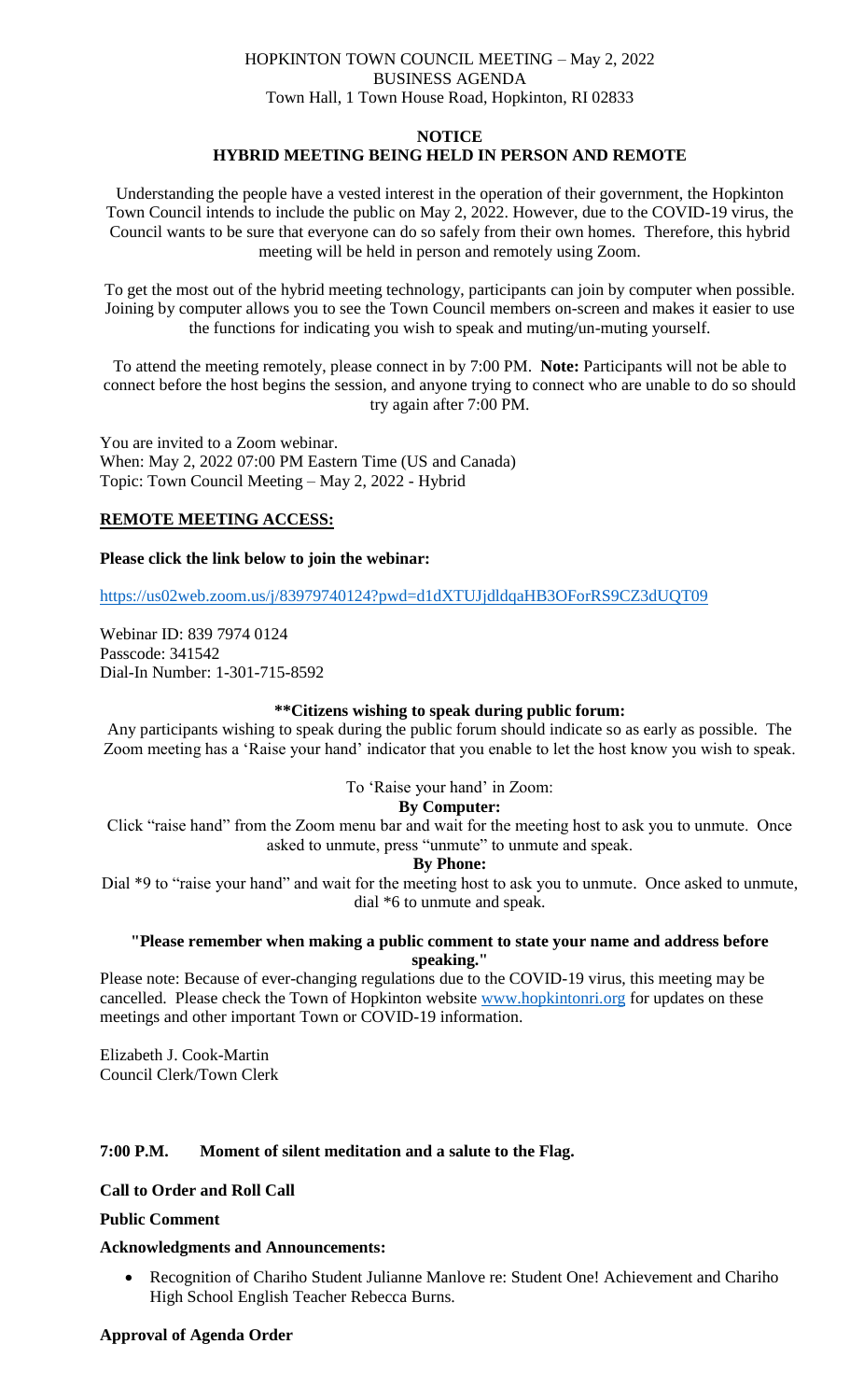## **Consent Agenda**

Approve Town Council Meeting Minutes of April 18, 2022; Set May 16, 2022 as a hearing date for a Special Event Permit for Huck Finn Day filed by the Ashaway Sportsman's Club; Approve refund resulting from a Tax Assessor abatement submitted by the Tax Collector.

# **Approval of Consent Agenda**

# **Vacancies and Appointments**

1. Discuss, consider and possibly vote to appoint Katrina Caputo as Zoning Board of Review/Appeal Board Clerk.

# **Public Hearing - continued from September 7, 2021. The following matter may be continued:**

## **PROPOSED ZONING DISTRICT USE TABLE AMENDMENT TO ALLOW ELECTRIC CHARGING STATIONS IN COMMERCIAL, MANUFACTURING & NEIGHBORHOOD BUSINESS ZONES**

1. Discuss and consider a date to continue the hearing on proposed text amendments to the Town's Zoning Ordinance District Use Table. The intent of the proposed amendments is to allow electric charging stations in commercial, manufacturing and neighborhood business zones, including the two current gas stations. This proposed amendment had been introduced and sponsored by former Councilor Sylvia Thompson, scheduled on the November 2, 2020 Town Council Agenda where the hearing date was set for February 16, 2021. On February 16, 2021 the hearing was continued to March 15, 2021. On March 15, 2021 the hearing was held and was continued to June 7, 2021 whereupon the hearing date was closed with a decision date set for June 21, 2021. On June 21, 2021 the proposed amendments were divided out and the hearing date for the proposed amendment to allow electric charging stations in commercial, manufacturing and neighborhood business zones, including the two current gas stations, was continued to September 7, 2021. On September 7, 2022, the hearing date was continued to May 2, 2022.

Council discussion. Consider motion to continue the public hearing to a later date and time.

## **New Business**

- 1. Discussion re: potential options for disposition of Hopkinton's portion of the Potter Hill Mill Property – Special Master John Dorsey, Esq.
- 2. Discuss and consider participating in Governor McKee's State-Wide Anti-Litter Initiative: Keep Rhody Litter Free.
- 3. Discuss, consider and possibly vote on a Resolution in Support of House Bill 2022 H 8055 An Act Relating to Waters and Navigation, Coastal Resources Management Council. See attached.

## **Public Comment**

## **Adjournment**

If communication assistance (readers/interpreters/captions) is needed or any other accommodation to ensure equal participation by any person, please contact the Town Clerk's Office at 377-7777 (V) or 377-7773 (TDD) at least two (2) business days prior to the meeting.

Posting Details: Town Hall, Hopkinton Post Office, Police Station, Hopkinton Website, Secretary of State Website. Posting date: April 28, 2022